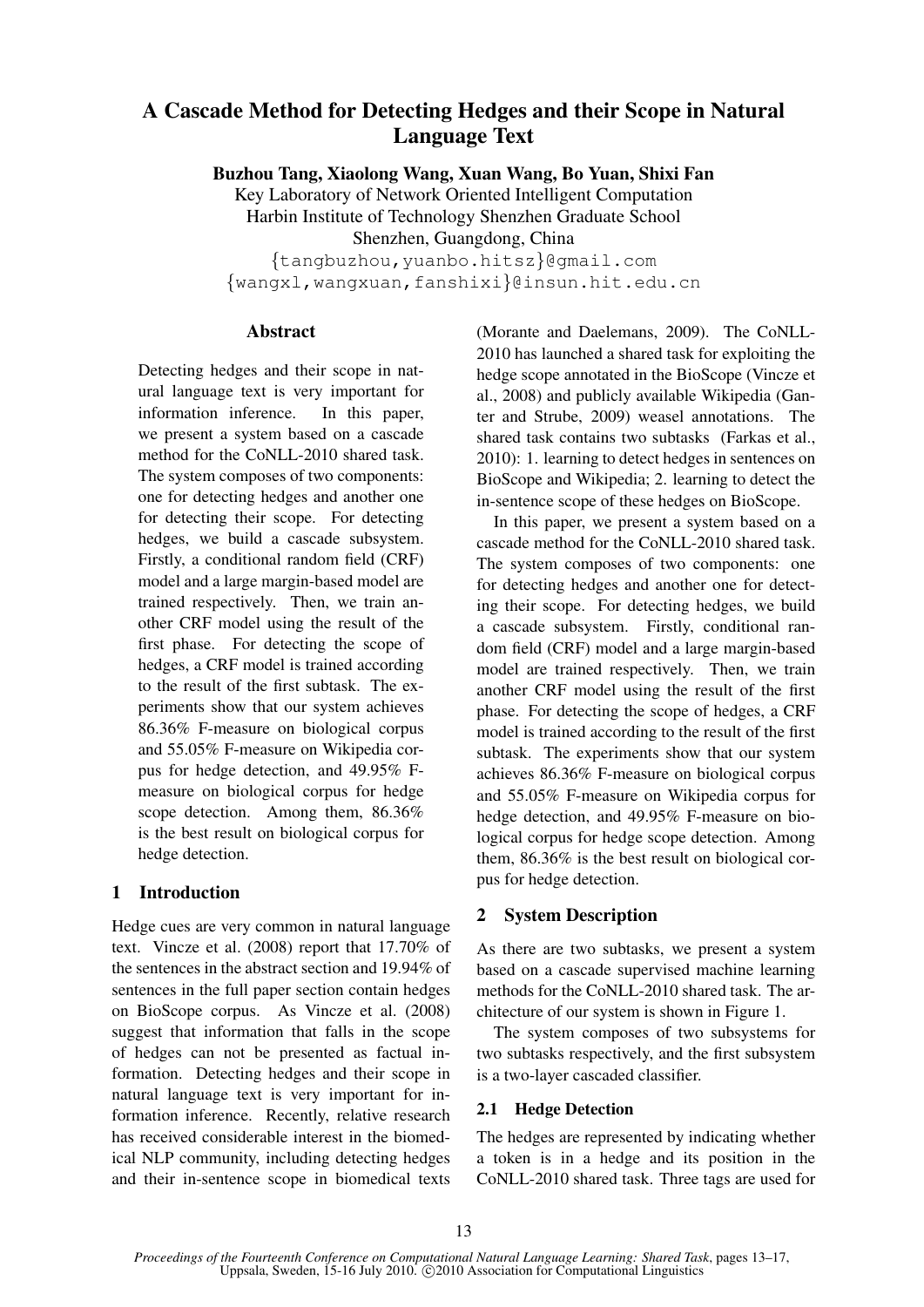

Figure 1: System architecture

this scheme, where O\_cue indicates a token outside of a hedge, B cue indicates a token at the beginning of a hedge and I cue indicates a token inside of a hedge. In this subsystem, we do preprocessing by GENIA Tagger (version  $3.0.1$ )<sup>1</sup> at first, which does lemma extraction, part-ofspeech (POS), chunking and named entity recognition (NER) for feature extraction. For the output of GENIA Tagger, we convert the first char of a lemma into lower case and BIO chunk tag into BIOS chunk tag, where S indicates a token is a chunk, B indicates a token at the beginning of a chunk, I indicates a token inside of a chunk, and O indicates a token outside of a chunk. Then a two-layer cascaded classifier is built for prediction. There are a CRF classifier and a large margin-based classifier in the first layer and a CRF classifier in the second layer.

In the first layer, the following features are used in our system:

• Word and Word Shape of the lemma: we used the similar scheme as shown in (Tsai et al., 2005).

- Prefix and Suffix with length 3-5.
- Context of the lemma, POS and the chunk in the window [-2,2].
- Combined features including  $L_0C_0$ ,  $L_iP_0$ and  $L_iC_0$ , where  $-1 \leq i \leq 1$  L denotes the lemma of a word, P denotes a POS and C denotes a chunk tag.
- The type of a chunk; the lemma and POS sequences of it.
- Whether a token is a part of the pairs "neither" ... nor" and "either ... or" as both tokens of a pair are always labeled with the same tag.
- Whether a token can possibly be classified into B cue, L cue or O cue; its lemma, POS and chunk tag for each possible case: these features are extracted according to a dictionary extracted from training corpus, which lists all possible hedge tag for each word in the training corpus.

In the second layer, we used some features about the result of the last layer besides those mentioned above. They are listed as follow:

- The lemma and POS sequences of the hedge predicted by each classifier.
- The times of a token classified into B cue, I cue and O cue by the first two classifiers.
- Whether a token is the last token of the hedge predicted by each classifier.

#### 2.2 Hedge Scope Detection

We follow the way of Morante and Daelemans (2009) to represent the scope of a hedge, where F scope indicates a token at the beginning of a scope sequence, L scope indicates a token at the last of a scope sequence, and NONE indicates others. In this phase, we do preprocessing by GDep Tagger (version beta1)<sup>2</sup> at first, which does lemma extraction, part-of-speech (POS), chunking, named entity recognition (NER) and dependency parse for feature extraction. For the output of GDep Tagger, we deal with the lemma and chunk tag using the same way mentioned in the last section. Then, a CRF classifier is built for prediction, which uses the following features:

<sup>1</sup> http://www-tsujii.is.s.u-tokyo.ac.jp/GENIA/tagger/

<sup>2</sup> http://www.cs.cmu.edu/ sagae/parser/gdep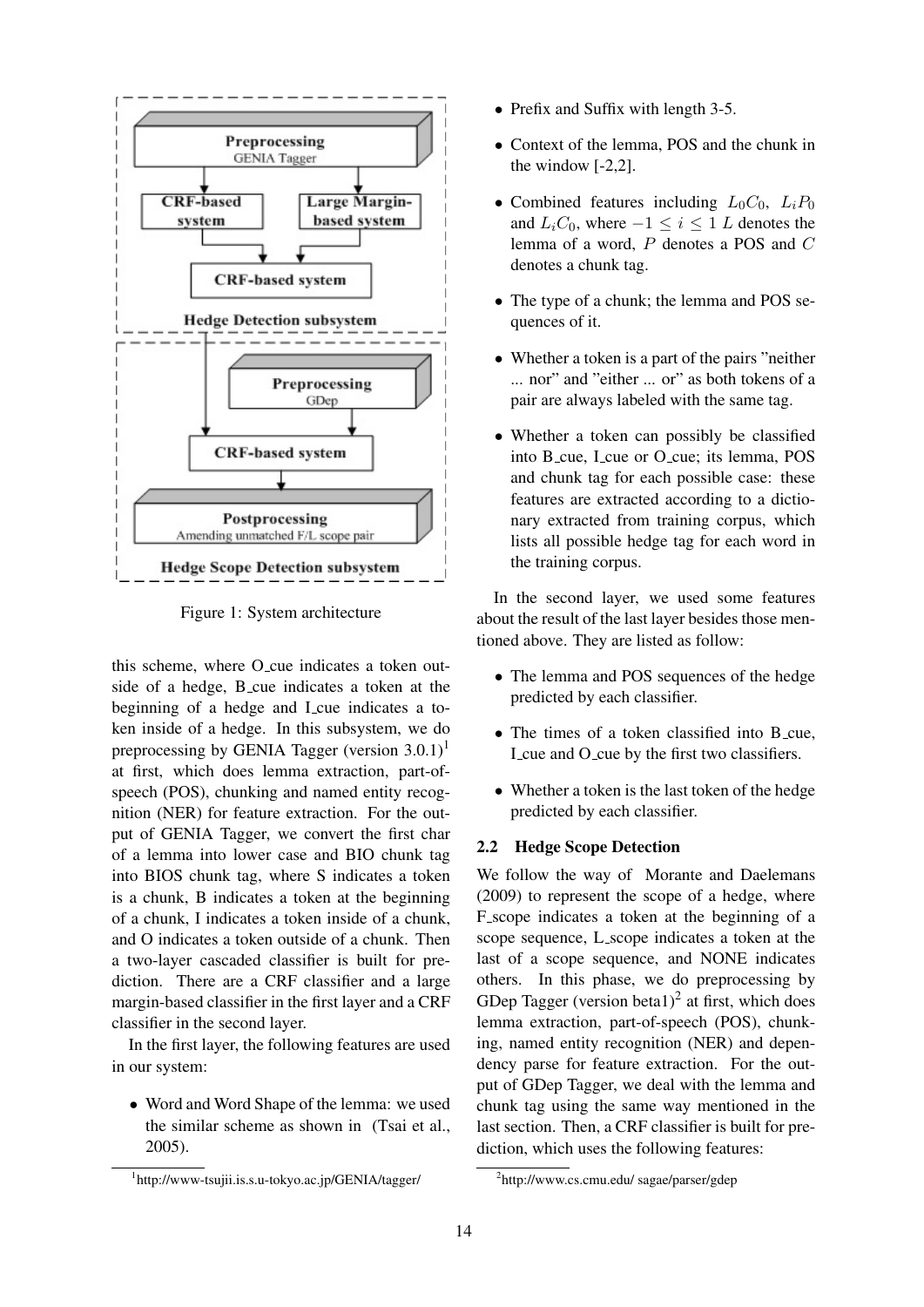- Word.
- Context of the lemma, POS, the chunk, the hedge and the dependency relation in the window [-2,2].
- Combined features including  $L_0C_0$ ,  $L_0H_0$ ,  $L_0D_0$ ,  $L_iP_0$ ,  $P_iC_0$ ,  $P_iH_0$ ,  $C_iH_0$ ,  $P_iD_0,C_iD_0$ , where  $-1 \leq i \leq 1$  L denotes the lemma of a word, P denotes a POS, C denotes a chunk tag, H denotes a hedge tag and D denotes a dependency relation tag.
- The type of a chunk; the lemma and POS sequences of it.
- The type of a hedge; the lemma, POS and chunk sequences of it.
- The lemma, POS, chunk, hedge and dependency relation sequences of 1st and 2nd dependency relation edges; the lemma, POS, chunk, hedge and dependency relation sequences of the path from a token to the root.
- Whether there are hedges in the 1st, 2nd dependency relation edges or path from a token to the root.
- The location of a token relative to the negation signal: previous the first hedge, in the first hedge, between two hedge cues, in the last hedge, post the last hedge.

At last, we provided a postprocessing system for the output of the classifier to build the complete sequence of tokens that constitute the scope. We applied the following postprocessing:

- If a hedge is bracketed by a F scope and a L scope, its scope is formed by the tokens between them.
- If a hedge is only bracketed by a F\_scope, and there is no L scope in the sentence, we search the first possible word from the end of the sentence according to a dictionary, which extracted from the training corpus, and assign it as L scope. The scope of the hedge is formed by the tokens between them.
- If a hedge is only bracketed by a F<sub>-scope</sub>, and there are at least one L scope in the sentence, we think the last L scope is the L scope of the hedge, and its scope is formed by the tokens between them.
- If a hedge is only bracketed by a L scope, and there is no F scope in the sentence, we search the first possible word from the beginning of the sentence to the hedge according to the dictionary, and assign it as F<sub>-scope</sub>. The scope of the hedge is formed by the tokens between them.
- If a hedge is only bracketed by a L scope, and there are at least one F<sub>-scope</sub> in the sentence, we search the first possible word from the hedge to the beginning of the sentence according to the dictionary, and think it as the F scope of the hedge. The scope of the hedge is formed by the tokens between them.
- If a hedge is bracketed by neither of them, we remove it.

# 3 Experiments and Results

Two annotated corpus: BioScope and Wikipedia are supplied for the CoNLL-2010 shared task. The BioScope corpus consists of two parts: biological paper abstracts and biological full papers, and it is used for two subtasks. The Wikipedia corpus is only used for hedge detection. The detailed information of these two corpora is shown in Table 1 and Table 2, respectively.

|                 | <b>Abstracts</b> | <b>Papers</b> | <b>Test</b> |
|-----------------|------------------|---------------|-------------|
| #Documents      | 1273             | 9             | 15          |
| #Sentences      | 11871            | 2670          | 5003        |
| %Hedge sent.    | 17.70            | 19.44         | 15.75       |
| #Hedges         | 2694             | 682           | 1043        |
| #AvL. of sent.  | 30.43            | 27.95         | 31.30       |
| #AvL. of scopes | 17.27            | 14.17         | 17.51       |

Table 1: The detailed information of BioScope corpus. "AvL." stands for average length.

|                    | <b>Train</b> | Test  |
|--------------------|--------------|-------|
| #Documents         | 2186         | 2737  |
| #Sentences         | 11111        | 9634  |
| %Hedge sentences   | 22.36        | 23.19 |
| #Hedges            | 3133         | 3143  |
| #AvL. of sentences | 23.07        | 20.82 |

Table 2: The detail information of Wikipedia corpus. "AvL." stands for average length.

In our experiments,  $CRF++-0.53<sup>3</sup>$  implemen-

<sup>3</sup> http://crfpp.sourceforge.net/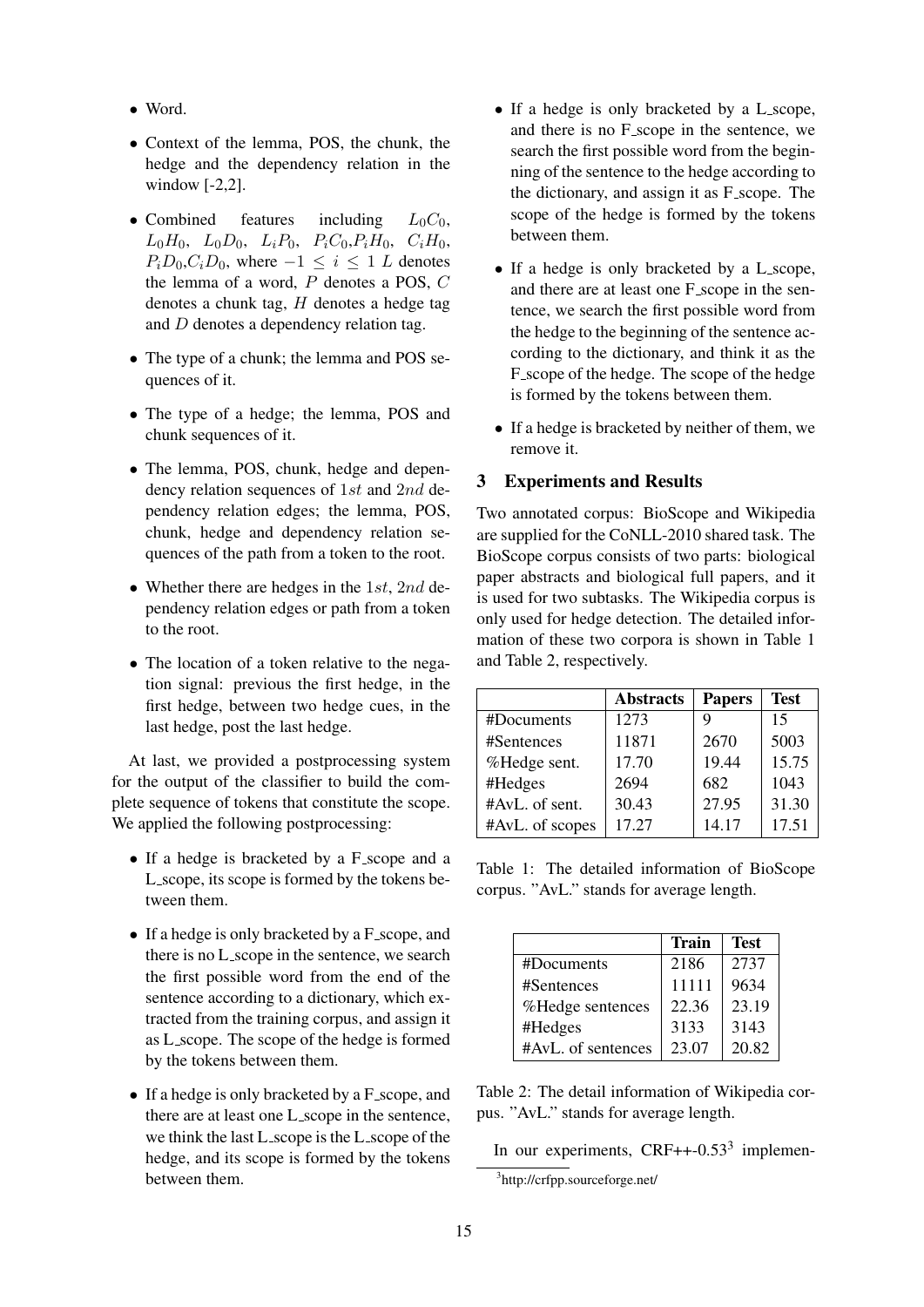tation is employed to CRF, and svm hmm  $3.10<sup>4</sup>$ implementation is employed to the large margin method. All parameters are default except C (the trade-off between training error and margin, C=8000, for selecting C, the training corpus is partitioned into three parts, two of them are used for training and the left one is used as a development dataset) in svm hmm. Both of them are state-ofthe-art toolkits for the sequence labeling problem.

#### 3.1 Hedge Detection

We first compare the performance of each single classifier with the cascaded system on two corpora in domain, respectively. Each model is trained by whole corpus, and the performance of them was evaluated by the official tool of the CoNLL-2010 shared task. There were two kinds of measure: one for sentence-level performance and another one for cue-match performance. Here, we only focused on the first one, and the results shown in Table 3.

| Corpus    | <b>System</b> | Prec. | <b>Recall</b> | F1    |
|-----------|---------------|-------|---------------|-------|
| BioScope  | <b>CRF</b>    | 87.12 | 86.46         | 86.79 |
|           | LM            | 85.24 | 87.72         | 86.46 |
|           | CAS           | 85.03 | 87.72         | 86.36 |
| Wikipedia | <b>CRF</b>    | 86.10 | 35.77         | 50.54 |
|           | LM            | 82.28 | 41.36         | 55.05 |
|           | CAS           | 82.28 | 41.36         | 55.05 |

Table 3: In-sentence performance of the hedge detection subsystem for in-domain test. "Prec." stands for precision, "LM" stands for large margin, and "CAS" stands for cascaded system.

From Table 3, we can see that the cascaded system is not better than other two single classifiers and the single CRF classifier achieves the best performance with F-measure 86.79%. The reason for selecting this cascaded system for our final submission is that the cascaded system achieved the best performance on the two training corpus when we partition each one into three parts: two of them are used for training and the left one is used for testing.

For cross-domain test, we train a cascaded classifier using BioScope+Wikipedia cropus. Table 4 shows the results.

As shown in Table 5, the performance of crossdomain test is worse than that of in-domain test.

| Corpus                  | <b>Precision</b> | Recall | F1    |
|-------------------------|------------------|--------|-------|
| BioScope                | 89.91            | 73.29  | 80.75 |
| Wikipedia $\vert$ 81.56 |                  | 40.20  | 53.85 |

Table 4: Results of the hedge detection for crossdomain test. "LM" stands for large margin, and "CAS" stands for cascaded system.

#### 3.2 Hedge Scope Detection

For test the affect of postprocessing for hedge scope detection, we test our system using two evaluation tools: one for scope tag and the other one for sentence-level scope (the official tool). In order to evaluate our system comprehensively, four results are used for comparison. The "gold" is the performance using golden hedge tags for test, the "CRF" is the performance using the hedge tags prediction of single CRF for test, the "LM" is the performance using the hedge tag prediction of single large margin for test, and "CAS" is the performance of using the hedge tag prediction of cascaded subsystem for test. The results of scope tag and scope sentence-level are listed in Table 5 and Table 6, respectively. Here, we should notice that the result listed here is different with that submitted to the CoNLL-2010 shared task because some errors for feature extraction in the previous system are revised here.

| HD         | tag            | <b>Precision</b> | Recall | F1    |
|------------|----------------|------------------|--------|-------|
| gold       | <b>F_scope</b> | 92.06            | 78.83  | 84.94 |
|            | L_scope        | 80.56            | 68.67  | 74.14 |
|            | <b>NONE</b>    | 99.68            | 99.86  | 99.77 |
|            | <b>F_scope</b> | 78.83            | 66.89  | 72.37 |
| <b>CRF</b> | L_scope        | 72.52            | 60.50  | 65.97 |
|            | <b>NONE</b>    | 99.56            | 99.75  | 99.65 |
| LM         | <b>F_scope</b> | 77.25            | 67.57  | 72.09 |
|            | L_scope        | 72.33            | 61.41  | 66.42 |
|            | <b>NONE</b>    | 99.56            | 99.73  | 99.31 |
| CAS        | <b>F_scope</b> | 77.32            | 67.86  | 72.29 |
|            | L_scope        | 72.00            | 61.29  | 66.22 |
|            | <b>NONE</b>    | 99.57            | 99.73  | 99.65 |

Table 5: Results of the hedge scope tag. "HD" stands for hedge detection subsystem we used, "LM" stands for large margin, and "CAS" stands for cascaded system.

As shown in Table 5, the performance of L scope is much lower than that of F scope. Therefore, the first problem we should solve is

<sup>4</sup> http://www.cs.cornell.edu/People/tj/svm light/svmhmm.html